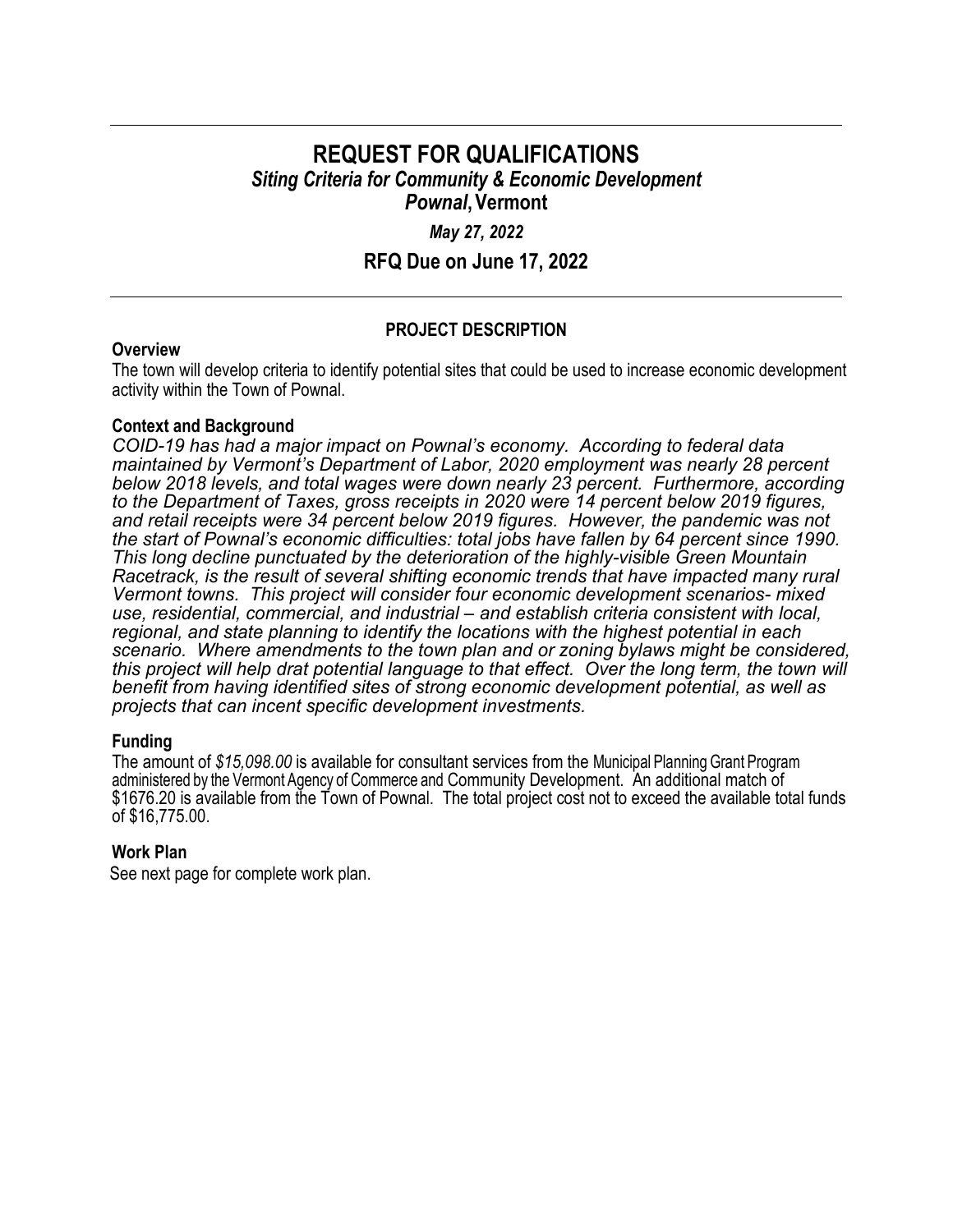| l<br>j<br>j<br>i<br>Si<br>I<br>֡֡֡֡֡֡֡֡<br> <br> <br> <br> <br>$\overline{a}$ |
|-------------------------------------------------------------------------------|
| I<br>$\frac{1}{2}$<br>į<br>j                                                  |
|                                                                               |
|                                                                               |
|                                                                               |
|                                                                               |
|                                                                               |
|                                                                               |
|                                                                               |
| i                                                                             |
| ֚֚֚֬                                                                          |
| ļ<br>י                                                                        |

# **Work Plan and Budget Work Plan and Budget**

| Task                       | Description of Task                                                                            | Paid       | If other, please | Hours          | Hourly  | Personnel | Material    | Vlaterial  |          | Total   |
|----------------------------|------------------------------------------------------------------------------------------------|------------|------------------|----------------|---------|-----------|-------------|------------|----------|---------|
| Name                       |                                                                                                | Personnel  | specify          |                | Rate    | Cost      | Description | <b>JSQ</b> |          | Cost    |
| Preliminary<br>Review      | Review workplan and meet with Select<br>Board and with Planning Commission                     | Consultant |                  | 6              | \$75.00 | \$450     |             | \$50       |          | \$500   |
| Data Inventory             | Collect and collate existing demographic,<br>economic, and GIS data                            | Consultant |                  | 20             | \$75.00 | \$1,500   |             |            |          | \$1,500 |
| Development<br>Criteria    | Develop criteria for site selection                                                            | Consultant |                  | 20             | \$75.00 | \$1,500   |             |            |          | \$1,500 |
| Preliminary<br>Siting      | Develop preliminary map of potential sites<br>and review with PC                               | Consultant |                  | 15             | \$75.00 | \$1,125   |             | \$50       |          | \$1,175 |
| Siting Revision            | Revise criteria and potential sites                                                            | Consultant |                  | $\overline{a}$ | \$75.00 | \$750     |             |            |          | \$750   |
| Site                       | Develop site descriptions for up to ten                                                        | Consultant |                  | 30             | \$75.00 | \$2,250   |             |            |          | \$2,250 |
| Descriptions               | potential sites for each scenario, and                                                         |            |                  |                |         |           |             |            |          |         |
|                            | communicate with site owners                                                                   |            |                  |                |         |           |             |            |          |         |
| Preferred Sites            | Identify up to five preferred sites for each<br>scenario                                       | Consultant |                  | 15             | \$75.00 | \$1,125   |             | \$50       |          | \$1,175 |
| Mid-Project<br>Reporting   | Prepare and submit mid-project report                                                          | Consultant |                  | $\overline{a}$ | \$75.00 | \$750     |             |            |          | \$750   |
| Review of                  | Identify and describe applicable economic                                                      | Consultant |                  | 15             | \$75.00 | \$1,125   |             |            |          | \$1,125 |
| Funding                    | development programs                                                                           |            |                  |                |         |           |             |            |          |         |
| Options                    |                                                                                                |            |                  |                |         |           |             |            |          |         |
| Alignment<br>Town Plan     | Draft possible town plan amendments as<br>needed and review with the SB and PC                 | Consultant |                  | $\overline{1}$ | \$75.00 | \$1,125   |             | \$50       |          | \$1,175 |
| Zoning Bylaw<br>Alignment  | Draft possible zoning amendments as<br>needed and review with the SB and PC                    | Consultant |                  | 20             | \$75.00 | \$1,500   |             |            |          | \$1,500 |
| Draft Reporting            | Prepare draft report to the SB and PC                                                          | Consultant |                  | 20             | \$75.00 | \$1,500   |             |            |          | \$1,500 |
| Final Reporting            | Incorporate comments and deliver final<br>report to the SB and PC                              | Consultant |                  | 15             | \$75.00 | 51,125    |             |            |          | \$1,125 |
| Administration             | Administration                                                                                 | Consultant |                  | $\overline{a}$ | \$75.00 | \$750     |             |            |          | \$750   |
|                            |                                                                                                |            |                  |                |         | \$16,575  |             | \$200      | \$16,775 |         |
| <b>Total Project Costs</b> |                                                                                                |            | \$16,775         |                |         |           |             |            |          |         |
|                            | State Grant Funds (Grant Amount Requested):                                                    |            | \$15,098         |                |         |           |             |            |          |         |
| Match Funds:               |                                                                                                |            | \$1,677          |                |         |           |             |            |          |         |
|                            | Minimum Required Match Funds: (10% of State Grant Funds)<br>Additional Match Funds: (Optional) |            | \$1,510<br>\$167 |                |         |           |             |            |          |         |
|                            |                                                                                                |            |                  |                |         |           |             |            |          |         |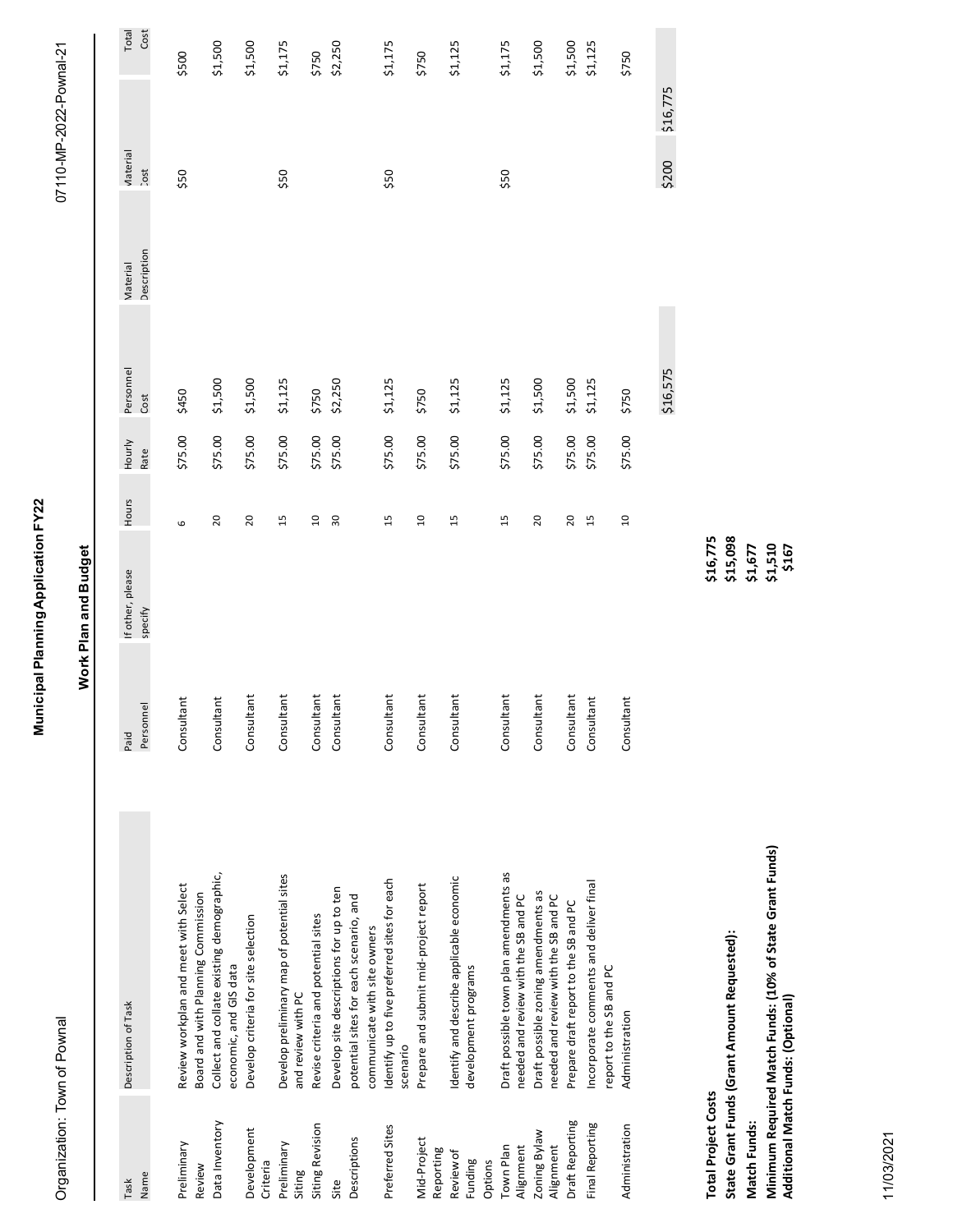# **Timeframe**

Project Start Date: No later than August 1, 2022

Mid-Project Progress Reports Due: No later than January 31, 2023

Project Completion Date: No later than October 1, 2023

# **Deliverables**

- Comprehensive review and revision to current bylaws to ensure a mix of commercial and industrial uses, including but not limited to the downtown and village centers.
- Comprehensive review and revision to current bylaws to assure large industrial uses, including but not limited to the downtown and village centers.
- Comprehensive review and revision to current bylaws to reconsider the minimum lot sizes and maximum densities in all zoning districts.
- Revision to the 2019 Town Plan and any applicable bylaws to assure continued compliance with statutory requirements.

# **SUBMISSION REQUIREMENTS**

AllresponsestotheRFQshallincludethefollowinginformation:*[customize as needed]*

- 1. **Cover Letter** A letter of interest for the project.
- 2. **Statement ofQualifications andStaffing** Providea qualificationsprofileofthe leadconsultantandsubconsultants, including indication of the lead consultant, the proposed role of each consultant on the team. Also provide detailed information on each consultant, including the name of the firm, year established, and contact information.
- 3. **Summariesofrelevantprojects** Describerelevantexperienceonsimilarprojects foreachfirmandlistthe workexperienceoftheindividualsexpectedto be involvedintheproject.Includeaminimumofthree(3) professionalreferencesfor whoma similar project has been completed within the last ten (10) years.
- 4. **Page Limit** The proposal, encompassing items 1-3 above, shall not exceed 15 double-sidedpages(30 total pages)includingcoverletter,projectlistsand contacts.

All information submitted becomes property of the*Town of Pownal* upon submission. Themunicipality*Town of Pownal* reserves the right to issue supplemental information orguidelinesrelatingtotheRFQaswellasmake modificationstotheRFQorwithdrawthe RFQ.

## **Submission Requirements**

Respondentsshouldsubmitonedigitalcopy(PDF)and*one* printedcopies of the proposal by*June 17, 2022* to:

**Municipality/Local Project Manager Contact Information** *Town of Pownal Tara Parks PO Box 411 (802)823-0116 x 110 [Executive.assistant@townofpownal.org](mailto:Executive.assistant@townofpownal.org)*

Please expect a confirmation email upon receipt of the qualifications by the Town of Pownal.

IfyouhaveanyquestionsaboutthisprojectortheRFQ,pleaseaddresstheminwriting eitherviaU.S.mailoremailto *the local project manager.* Wewillrespondtoallquestionsin writingwithin*3 business* days.Boththequestion andresponsewillbesharedwiththeother consultants.